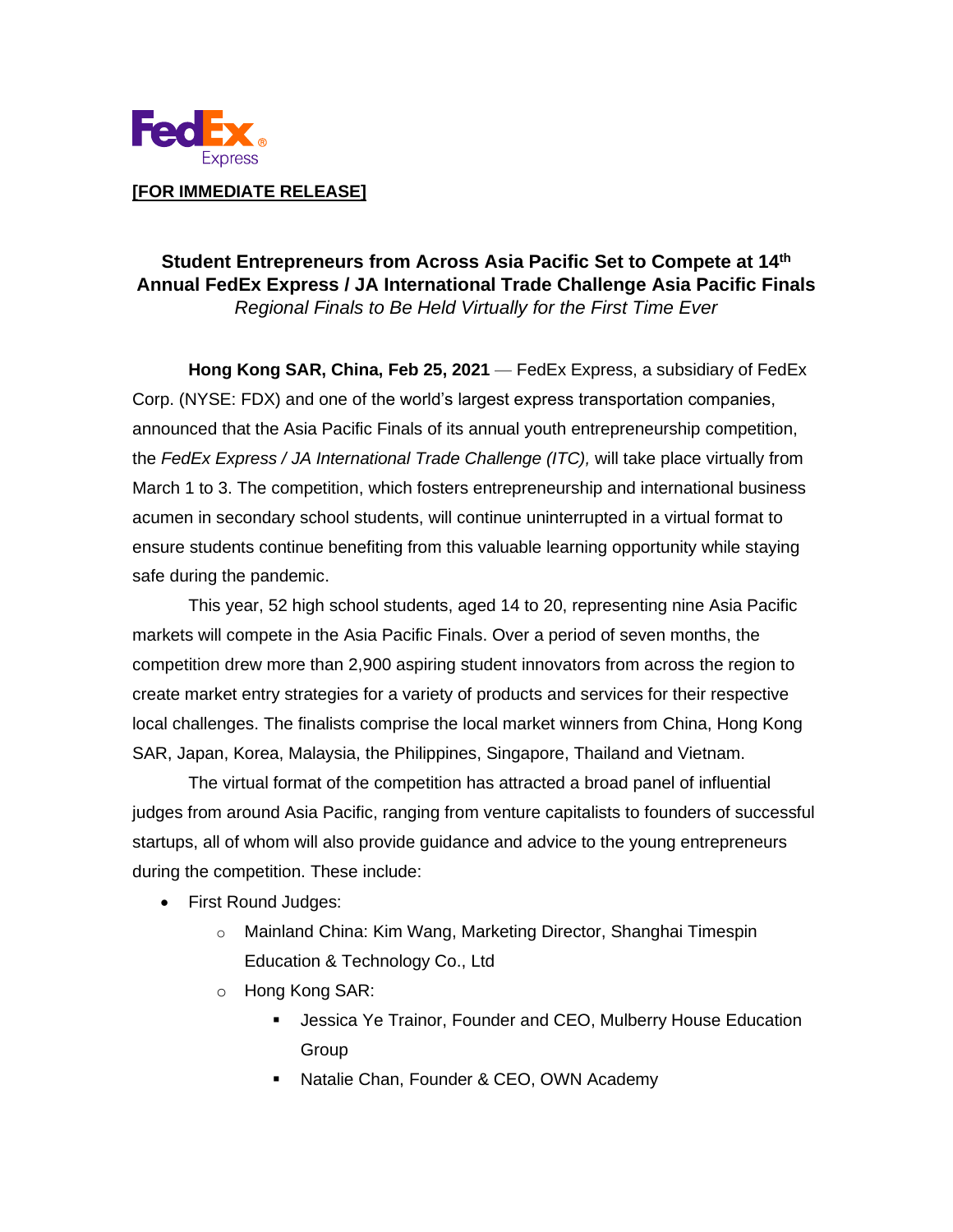- **E** Patryck Pimpao Merhy, Partner Head of Asia Pacific, Patria Investments
- **Philip Liang, Chairman and founder, General Sensing**
- Rodney Geres, Senior Director Business Development APAC, ICE
- o Malaysia: Stephanie Sitt, Co-founder & Group CEO, Inmagine
- o Philippines: Dennis Velasco, CEO, Prosperna
- o Singapore: Robin Teurlings, CEO, The Startup Buddy
- o Thailand: Net Supatravanij, Co-founder, ila
- Grand Final Judges:
	- o Hong Kong SAR: Darius Yuen, Founder, Zhong Yi Investment Managers
	- o Malaysia: Naysan Munusamy, Co-Founder, MoneyMatch
	- o Philippines: Neptune Factor, Founder and CEO, ECFulfill Inc
	- o Singapore: Jenny Kwang, Co-Founder and Managing Director, J&CO **Jewellery**

"A post-pandemic world will require fresh perspectives from curious young minds that have a passion for learning and solving challenges," said Kawal Preet, president, Asia, Middle East and Africa (AMEA) region, FedEx Express and board member, JA Asia Pacific. "By envisioning new ways to do business and work together, these students are helping to create a bright and collaborative future for our region. I am looking forward to listening to their business strategies, fresh inspiration and learnings from their presentations in the Finals."

"JA's mission to prepare young people for the 21st century workplace has never been more relevant. As we are all witnessing, resiliency, creativity, and entrepreneurship are the hallmarks of work-readiness – both now and going forward. I believe our best and most important work is directly ahead of us and we at JA Asia Pacific are incredibly grateful for the unwavering support of FedEx Express in helping to nurture young entrepreneurs through the ITC program and competition for the 14th consecutive year. We wish all participants success, both during and beyond this competition." added Maziar Sabet, President and CEO of JA Asia Pacific.

The FedEx Express / JA ITC is a competition organized by [JA Asia Pacific,](https://www.jaasiapacific.org/) and sponsored by FedEx Express. In addition to supporting young entrepreneurs through JA ITC, FedEx Express is an advocate for and supporter of [small-and-medium-enterprises](https://fedexbusinessinsights.com/)  [\(SMEs\)](https://fedexbusinessinsights.com/) around the Asia Pacific region.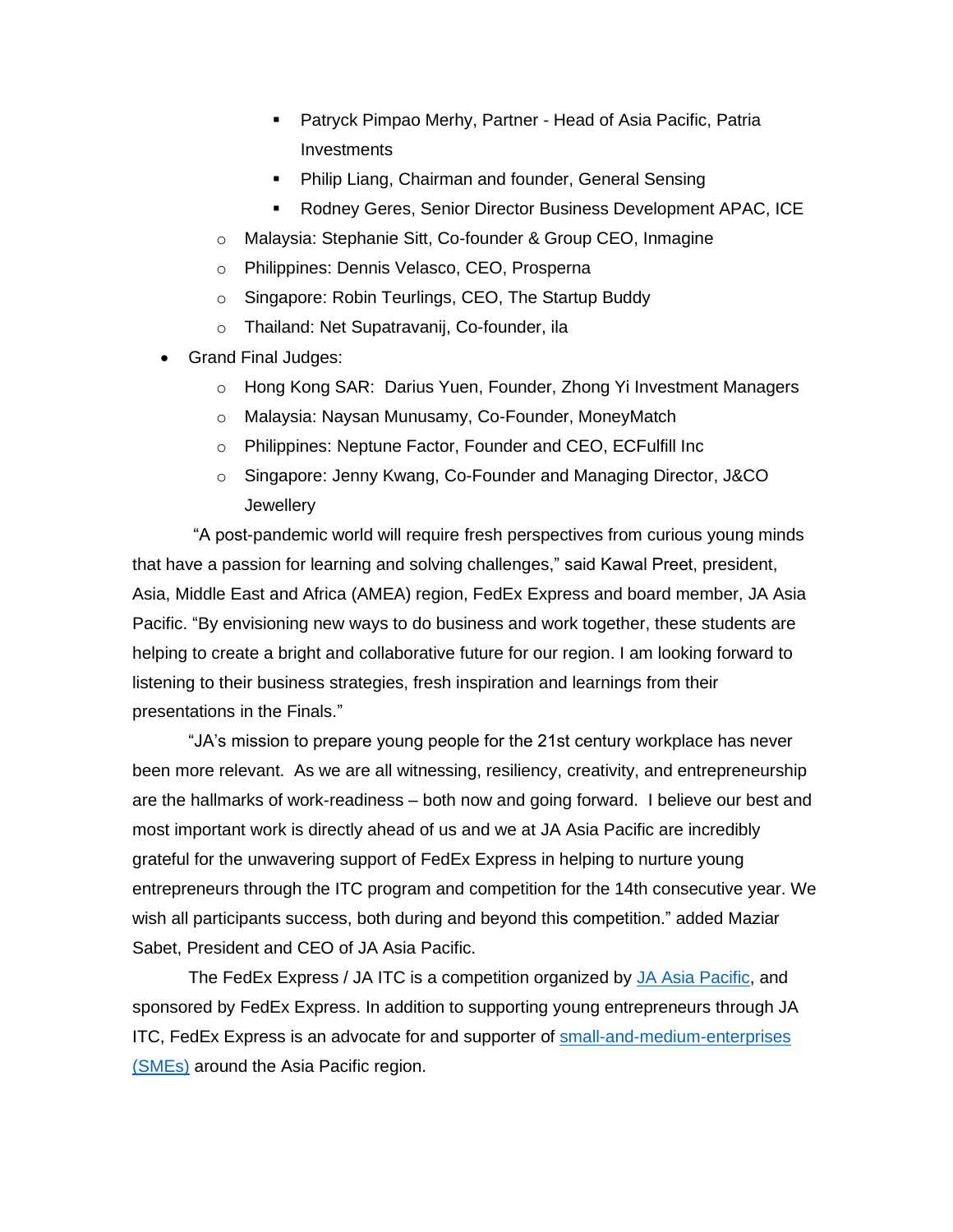#### **About JA Asia Pacific**

JA Asia Pacific is a member of JA Worldwide, one of the world's largest youthserving NGOs dedicated to preparing young people for employment and entrepreneurship. With teams across 17 countries and territories, the JA Asia Pacific network is comprised of nearly 50,000 volunteers, mentors, and teachers from all sectors of society with a reach of more than 1.2 million students. As a member of JA Worldwide, our global network is comprised of more than 465,000 volunteers, serving more than 10 million students in over 100 countries each year.

## **About FedEx Express**

FedEx Express is one of the world's largest express transportation companies, providing fast and reliable delivery to more than 220 countries and territories. FedEx Express uses a global air-and-ground network to speed delivery of time-sensitive shipments, by a definite time and date supported by a money-back guarantee<sup>1</sup>.

## **About FedEx Corp.**

FedEx Corp. (NYSE: FDX) provides customers and businesses worldwide with a broad portfolio of transportation, e-commerce and business services. With annual revenue of \$75 billion, the company offers integrated business solutions through operating companies competing collectively, operating collaboratively and innovating digitally under the respected FedEx brand. Consistently ranked among the world's most admired and trusted employers, FedEx inspires its nearly 600,000 team members to remain focused on safety, the highest ethical and professional standards and the needs of their customers and communities. To learn more about how FedEx connects people and possibilities around the world, please visit about.fedex.com.

**NOTE TO EDITORS:** FedEx Express press releases are available on the World Wide Web at [about.fedex.com/newsroom/asia-english.](http://about.fedex.com/newsroom/asia-english)

Please follow FedEx Express Asia Pacific social and digital media accounts: **FedEx Business Insights**:<http://fedexbusinessinsights.com/en/> **LinkedIn FedEx Go Global**:<https://www.linkedin.com/showcase/fedex-go-global/>

For further information, please contact: Anusuya Mitra, Corporate Communications, FedEx Hong Kong Tel: (852) 2514-0238, Mobile: (852) 9100 7285

*<sup>1</sup> Subject to relevant terms and conditions*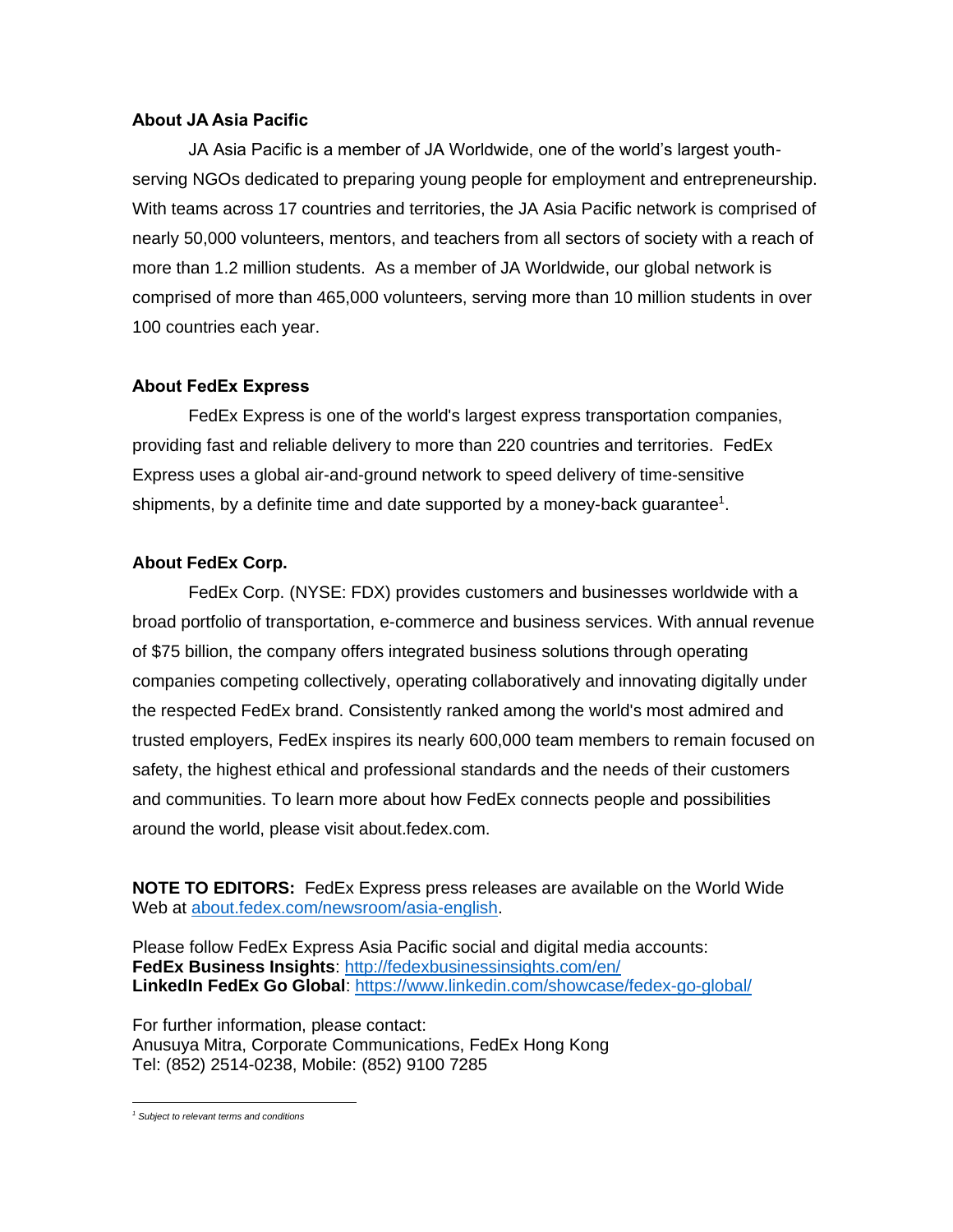Email: [anusuya.mitra@fedex.com](mailto:Anusuya.mitra@fedex.com) 

Jackson Chan, Ketchum Hong Kong Tel: (852) 3141-8008, Mobile: (852) 6153 1679 Email: [jackson.chan@ketchum.com](mailto:jackson.chan@ketchum.com)

###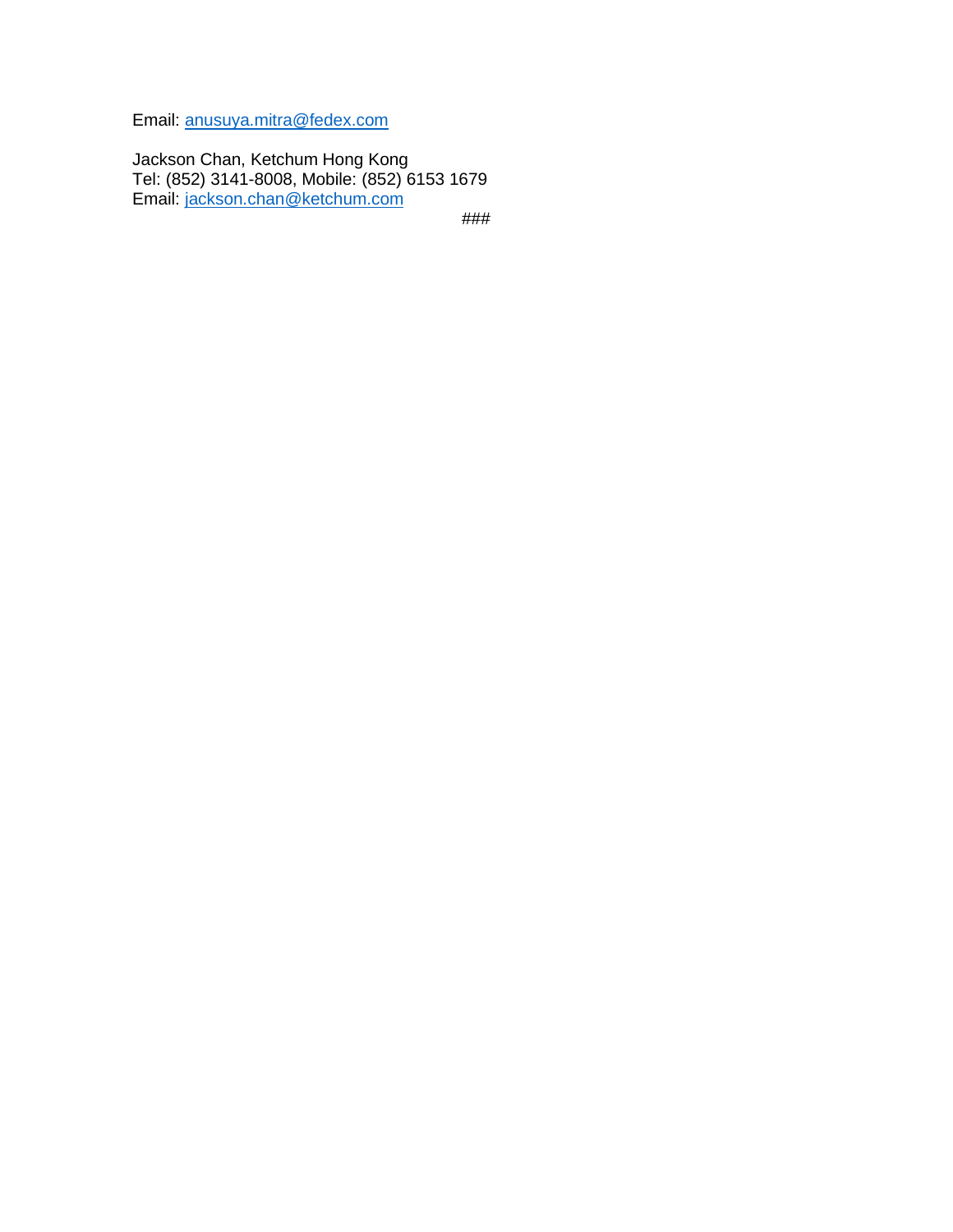#### **ADDENDUM: JA ITC Alumni Testimonials**

Below are messages of support from the alumni of past FedEx Express / JA ITC competitions to this year's finalists who are testifying to how their previous participation in this competition helped chart the course for their entrepreneurial journey.

- (I) "The JA ITC experience was definitely an 'a-ha' moment for me, which opened up my world, and motivated me to explore the outside world. More importantly, it instilled my vision and business philosophy of giving out opportunities and assistance to others," said Dan Cheung, Founder, Hong Kong NGO Development Centre, Hong Kong SAR.
- (II) "JA ITC is a mini model of real business, it provided me a projection of how business can be done, and why planning in advance is important. From the learning experience to the final presentation, it aroused me the interest and seed inside my heart to put them into practice one day, which finally, I started up my business exactly 10 years after I graduated from the program," said Dickey Tang, Dickey Tang, Managing Director, Again Communications, Hong Kong SAR.
- (III) "Taking the leap to start a business was definitely challenging, but my previous experience in the competition gave me the confidence I needed to make things happen. Even during my professional career nowadays, I still go back to the lessons and ideas that were imparted to me during the JA ITC experience as it has always been a key part of my foundation as an entrepreneur. said Ryann Joshua Lim, Co-founder of Made in Matcha PH, the Philippines.
- (IV) "The ITC experience has helped in terms of interacting with future leaders in business," said Jun Ko, CTO & Co-founder, FRIDAY - South Korea.

The FedEx Express / JA ITC is a competition organized by [JA Asia Pacific,](https://www.jaasiapacific.org/) and sponsored by FedEx Express. In addition to supporting young entrepreneurs through JA